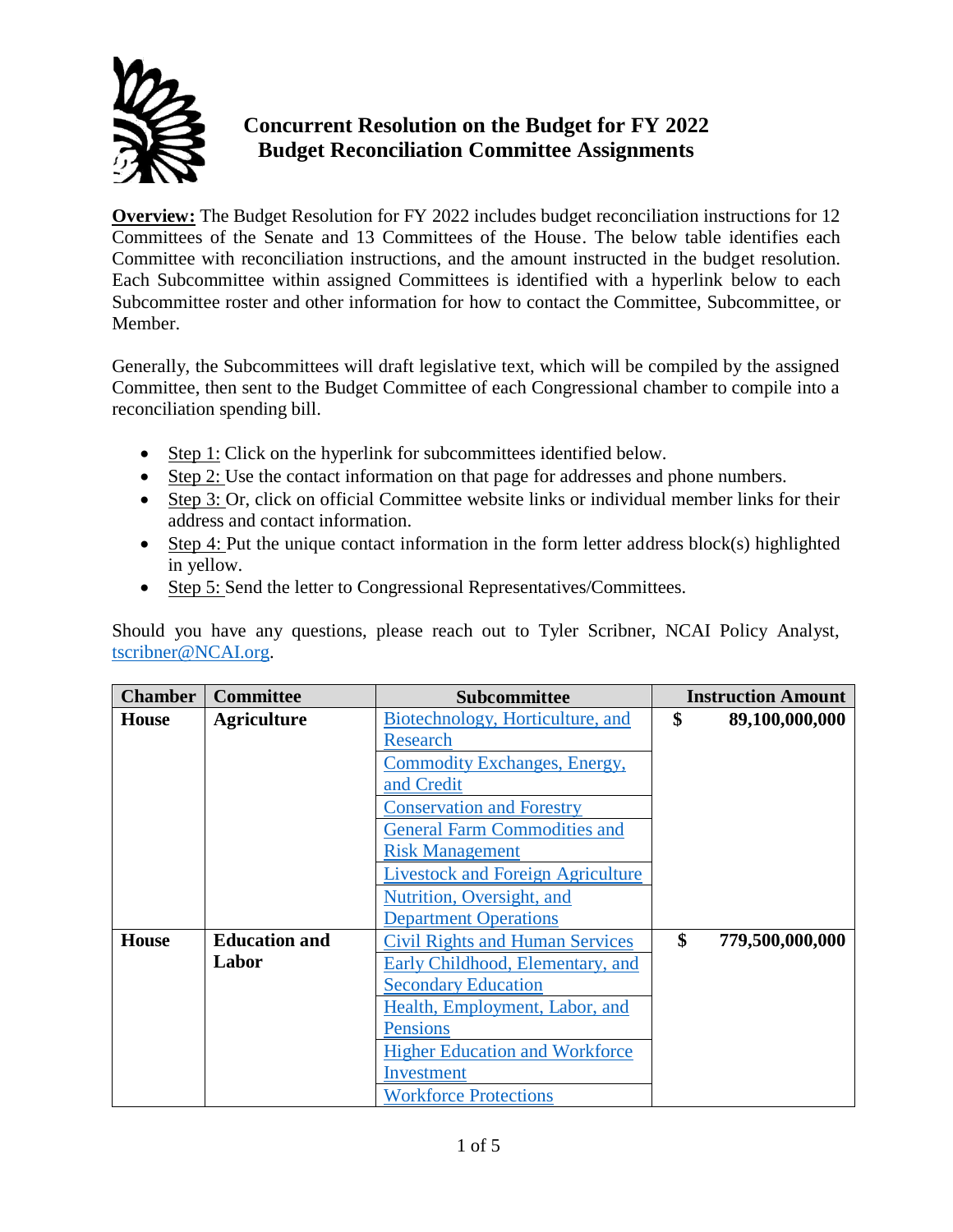| <b>Chamber</b> | <b>Committee</b>          | Subcommittee                                        | <b>Instruction Amount</b> |                 |
|----------------|---------------------------|-----------------------------------------------------|---------------------------|-----------------|
| <b>House</b>   | <b>Energy and</b>         | <b>Communications and Technology</b>                | \$                        | 486,500,000,000 |
|                | <b>Commerce</b>           | <b>Consumer Protection and</b>                      |                           |                 |
|                |                           | Commerce                                            |                           |                 |
|                |                           | <b>Energy</b>                                       |                           |                 |
|                |                           | <b>Environmental and Climate</b>                    |                           |                 |
|                |                           | Change                                              |                           |                 |
|                |                           | Health                                              |                           |                 |
|                |                           | <b>Oversight and Investigations</b>                 |                           |                 |
| <b>House</b>   | <b>Financial Services</b> | <b>Consumer Protection and</b>                      | \$                        | 339,000,000,000 |
|                |                           | <b>Financial Institutions</b>                       |                           |                 |
|                |                           | <b>Diversity and Inclusion</b>                      |                           |                 |
|                |                           | <b>Housing, Community</b>                           |                           |                 |
|                |                           | Development, and Insurance                          |                           |                 |
|                |                           | <b>Investor Protection,</b>                         |                           |                 |
|                |                           | <b>Entrepreneurship, and Capital</b>                |                           |                 |
|                |                           | <b>Markets</b>                                      |                           |                 |
|                |                           | <b>Oversight and Investigations</b>                 |                           |                 |
| <b>House</b>   | <b>Homeland</b>           | Border Security, Facilitation, and                  | \$                        | 500,000,000     |
|                | <b>Security</b>           | <b>Operations</b>                                   |                           |                 |
|                |                           | Cybersecurity, Infrastructure                       |                           |                 |
|                |                           | Protection, and Innovation                          |                           |                 |
|                |                           | <b>Emergency Preparedness,</b>                      |                           |                 |
|                |                           | <b>Response, and Recover</b>                        |                           |                 |
|                |                           | <b>Intelligence and Counterterrorism</b>            |                           |                 |
|                |                           | Oversight, Management, and                          |                           |                 |
|                |                           | Accountability                                      |                           |                 |
|                |                           | <b>Transportation and Maritime</b>                  |                           |                 |
|                |                           | Security                                            |                           |                 |
| <b>House</b>   | <b>Judiciary</b>          | Antitrust, Commercial, and                          | \$                        | 107,500,000,000 |
|                |                           | <b>Administrative Law</b>                           |                           |                 |
|                |                           | The Constitution, Civil Rights,                     |                           |                 |
|                |                           | and Civil Liberties                                 |                           |                 |
|                |                           | Courts, Intellectual Property, and                  |                           |                 |
|                |                           | the Internet                                        |                           |                 |
|                |                           | Crime, Terrorism, and Homeland                      |                           |                 |
|                |                           | Security                                            |                           |                 |
|                |                           | <b>Immigration and Citizenship</b>                  |                           |                 |
| <b>House</b>   | <b>Natural Resources</b>  | <b>Energy and Mineral Resources</b>                 | \$                        | 25,600,000,000  |
|                |                           | For Indigenous Peoples of the                       |                           |                 |
|                |                           | <b>United States</b>                                |                           |                 |
|                |                           | National Parks, Forests, and<br><b>Public Lands</b> |                           |                 |
|                |                           | Oversight and Investigations                        |                           |                 |
|                |                           |                                                     |                           |                 |
|                |                           | Water, Oceans, and Wildlife                         |                           |                 |



*FY 2022 Budget Reconciliation*

*Committee Assignments*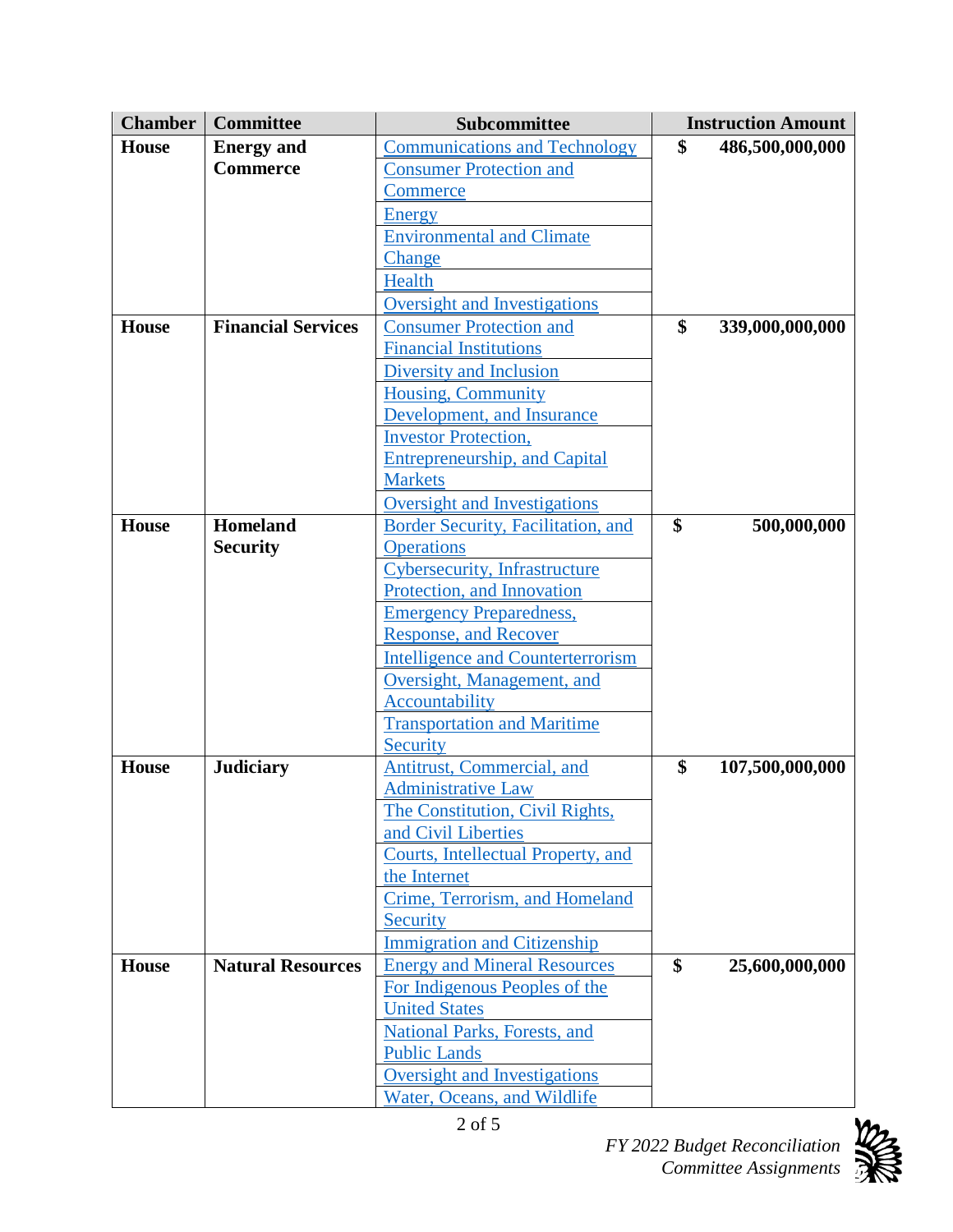| <b>Chamber</b> | <b>Committee</b>        | Subcommittee                                                | <b>Instruction Amount</b> |                |
|----------------|-------------------------|-------------------------------------------------------------|---------------------------|----------------|
| <b>House</b>   | <b>Oversight and</b>    | <b>Civil Rights and Civil Liberties</b>                     | \$                        | 7,500,000,000  |
|                | <b>Reform</b>           | <b>Economic and Consumer Policy</b>                         |                           |                |
|                |                         | Environment                                                 |                           |                |
|                |                         | <b>Government Operations</b>                                |                           |                |
| <b>House</b>   | Science, Space,         | Energy                                                      | \$                        | 45,510,000,000 |
|                | and Technology          | Environment                                                 |                           |                |
|                |                         | <b>Investigations and Oversight</b>                         |                           |                |
|                |                         | <b>Research and Technology</b>                              |                           |                |
|                |                         | <b>Space and Aeronautics</b>                                |                           |                |
| <b>House</b>   | <b>Small Business</b>   | Contracting and Infrastructure                              | \$                        | 17,500,000,000 |
|                |                         | Economic Growth, Tax, and                                   |                           |                |
|                |                         | <b>Capital Access</b>                                       |                           |                |
|                |                         | Innovation, Entrepreneurship, and                           |                           |                |
|                |                         | <b>Workforce Development</b>                                |                           |                |
|                |                         | Oversight, Investigations, and                              |                           |                |
|                |                         | <b>Regulations</b>                                          |                           |                |
|                |                         | Underserved, Agricultural, and                              |                           |                |
|                |                         | <b>Rural Business Development</b>                           |                           |                |
| <b>House</b>   | <b>Transportation</b>   | <b>Aviation</b>                                             | \$                        | 60,000,000,000 |
|                | and Infrastructure      | <b>Coast Guard and Maritime</b>                             |                           |                |
|                |                         | Transportation                                              |                           |                |
|                |                         | <b>Economic Development, Public</b>                         |                           |                |
|                |                         | <b>Buildings, and Emergency</b>                             |                           |                |
|                |                         | Management                                                  |                           |                |
|                |                         | <b>Highways and Transit</b>                                 |                           |                |
|                |                         | Railroads, Pipelines, and                                   |                           |                |
| <b>House</b>   | <b>Veterans Affairs</b> | <b>Hazardous Materials</b>                                  | \$                        | 18,000,000,000 |
|                |                         | <b>Disability Assistance and</b><br><b>Memorial Affairs</b> |                           |                |
|                |                         | <b>Economic Opportunity</b>                                 |                           |                |
|                |                         | Health                                                      |                           |                |
|                |                         | <b>Oversight and Investigations</b>                         |                           |                |
|                |                         | <b>Technology Modernization</b>                             |                           |                |
| <b>House</b>   | <b>Ways and Means</b>   | Health                                                      |                           |                |
|                |                         | Oversight                                                   |                           |                |
|                |                         | <b>Select Revenue Measures</b>                              |                           |                |
|                |                         | <b>Social Security</b>                                      |                           |                |
|                |                         | <b>Trade</b>                                                |                           |                |
|                |                         | <b>Worker and Family Support</b>                            | \$                        | 1,000,000,000  |

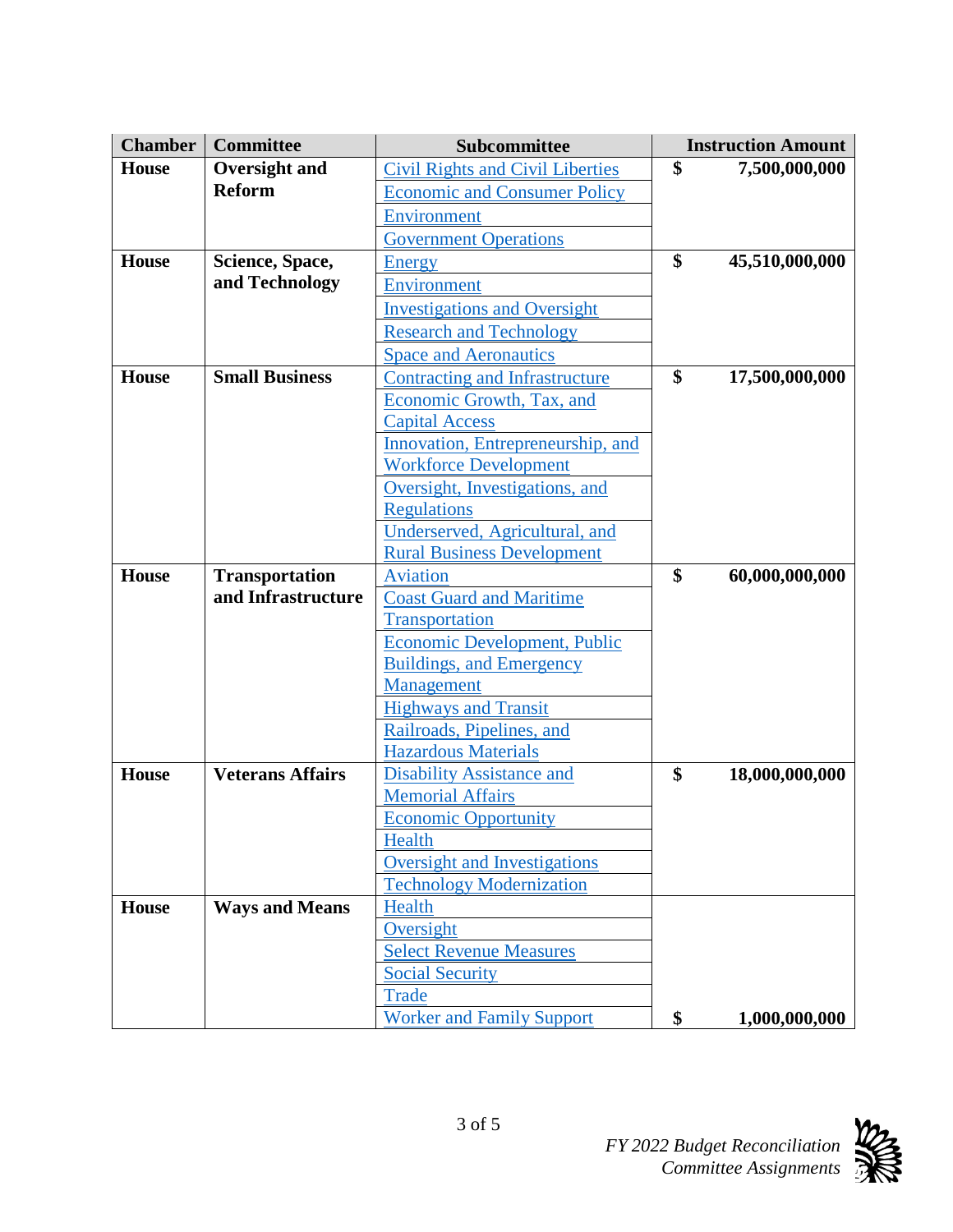| <b>Chamber</b> | <b>Committee</b>         | Subcommittee                             | <b>Instruction Amount</b> |                 |
|----------------|--------------------------|------------------------------------------|---------------------------|-----------------|
| <b>Senate</b>  | Agriculture,             | <b>Commodities, Risk Management,</b>     | \$                        | 135,000,000,000 |
|                | Nutrition, and           | and Trade                                |                           |                 |
|                | Forestry                 | Conservation, Climate, Forestry,         |                           |                 |
|                |                          | and Natural Resources                    |                           |                 |
|                |                          | Food and Nutrition, Specialty            |                           |                 |
|                |                          | Crops, Organics, and Research            |                           |                 |
|                |                          | Livestock, Diary, Poultry, Local         |                           |                 |
|                |                          | Food Systems, and Food Safety            |                           |                 |
|                |                          | and Security                             |                           |                 |
|                |                          | <b>Rural Development and Energy</b>      |                           |                 |
| <b>Senate</b>  | <b>Banking, Housing,</b> | <b>Economic Policy</b>                   | \$                        | 332,000,000,000 |
|                | and Urban Affairs        | <b>Financial Institutions and</b>        |                           |                 |
|                |                          | <b>Consumer Protection</b>               |                           |                 |
|                |                          | Housing, Transportation, and             |                           |                 |
|                |                          | <b>Community Development</b>             |                           |                 |
|                |                          | <b>National Security and</b>             |                           |                 |
|                |                          | <b>International Trade and Finance</b>   |                           |                 |
|                |                          | Securities, Insurance, and               |                           |                 |
|                |                          | Investment                               |                           |                 |
| <b>Senate</b>  | Commerce,                | <b>Aviation Safety, Operations, and</b>  | \$                        | 83,076,000,000  |
|                | Science, and             | Innovation                               |                           |                 |
|                | <b>Transportation</b>    | Communication, Media, and                |                           |                 |
|                |                          | <b>Broadband</b>                         |                           |                 |
|                |                          | <b>Consumer Protection, Product</b>      |                           |                 |
|                |                          | <b>Safety, and Data Security</b>         |                           |                 |
|                |                          | Oceans, Fisheries, Climate               |                           |                 |
|                |                          | <b>Change, and Manufacturing</b>         |                           |                 |
|                |                          | <b>Space and Science</b>                 |                           |                 |
|                |                          | <b>Surface Transportation, Maritime,</b> |                           |                 |
|                |                          | Freight, and Ports                       |                           |                 |
|                |                          | <b>Tourism, Trade and Export</b>         |                           |                 |
|                |                          | Promotion                                |                           |                 |
| <b>Senate</b>  | <b>Energy</b> and        | <b>Energy</b>                            | \$                        | 198,000,000,000 |
|                | <b>Natural Resources</b> | <b>National Parks</b>                    |                           |                 |
|                |                          | Public Lands, Forests, and Mining        |                           |                 |
|                |                          | <b>Water and Power</b>                   |                           |                 |
| <b>Senate</b>  | <b>Environment and</b>   | <b>Chemical Safety, Waste</b>            | \$                        | 67,264,000,000  |
|                | <b>Public Works</b>      | <b>Management, Environmental</b>         |                           |                 |
|                |                          | <b>Justice, and Regulatory Oversight</b> |                           |                 |
|                |                          | Clean Air, Climate, and Nuclear          |                           |                 |
|                |                          | <b>Safety</b>                            |                           |                 |
|                |                          | Fisheries, Wildlife, and Water           |                           |                 |
|                |                          | <b>Transportation and Infrastructure</b> |                           |                 |